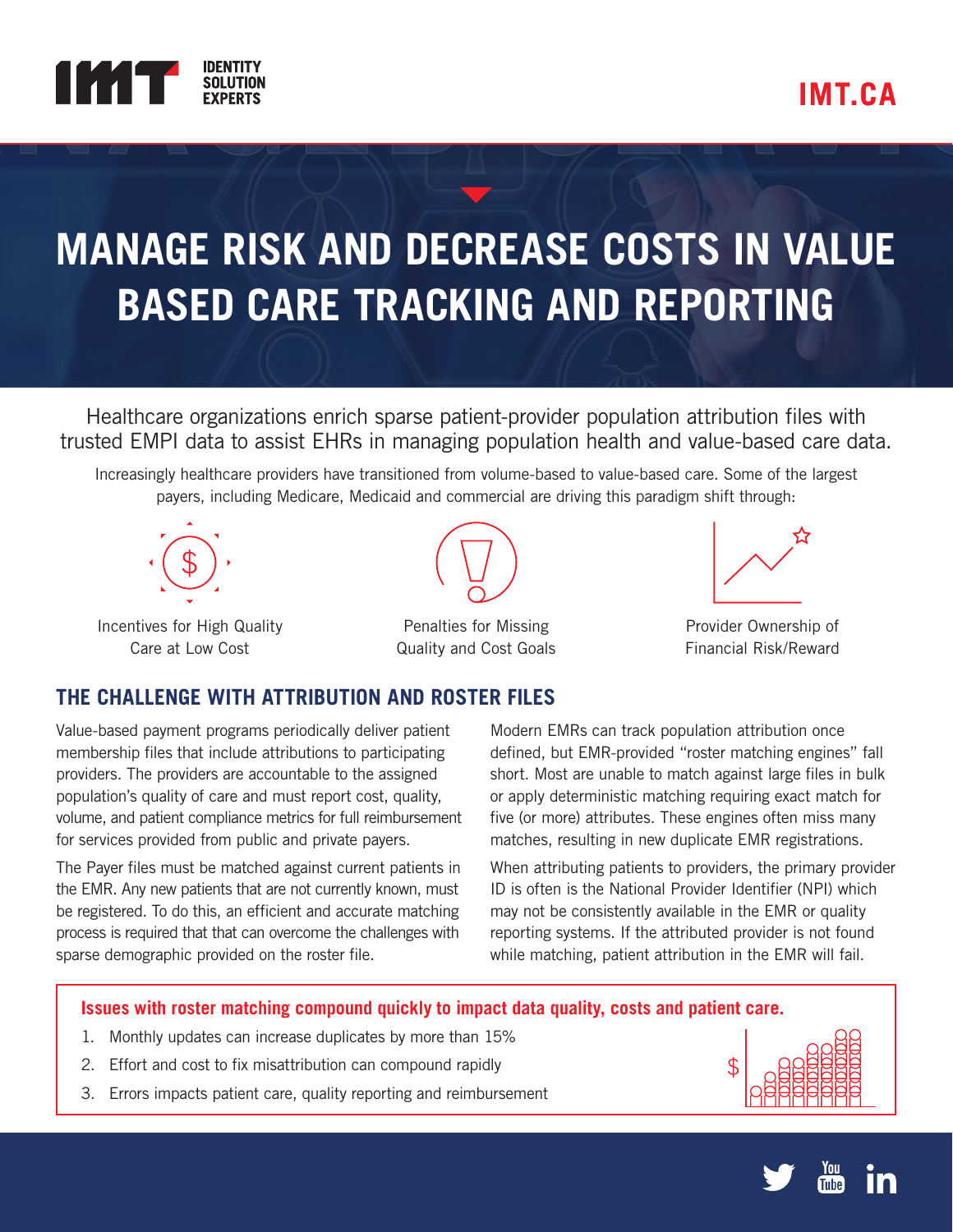### **HOW IMT HELPS CUSTOMERS SOLVE THESE CHALLENGES**

IMT Professional Services applied expert knowledge of matching and duplicate prevention to develop processes that help healthcare organizations improve matching against external attribution and roster files using the trusted data healthcare organizations already have in their patient and provider registries.



## **CUSTOMER CASE STUDY 1: LARGE US ACADEMIC HEALTH SYSTEM**

This health system maintains at-risk contracts with multiple insurance providers and participates in the regional ACO. Each month insurance providers send the regional ACOs list of patients that are attributed to the health system. Initial matching results using the EPIC's roster matching service were not very successful, generating over 50,000 duplicates over a four-month period.

**CUSTOMER**<br> **LARGE US ACAD**<br>
This health system m<br>
participates in the reg<br>
ACOs list of patients<br>
using the EPIC's rost<br>
50,000 duplicates ov<br>
EPIC suggested enric<br>
cost of over \$100,00<br>
management team di<br>
timeliness or EPIC suggested enriching data via a third-party external reference data service, at a cost of over \$100,000, not including fees for ongoing updates. The health information management team did not want to use external services due to doubts regarding the timeliness or accuracy of the external data. They knew the data in the EMPI was the most trusted and did not want to overlay out of date information into EPIC.

Instead, IMT developed a process that leverages trusted data in the health system's EMPI to enrich the roster files with known demographics to increase the match rate in EPIC and prevent duplicate creation. This process saves the organization over \$100,000 per year in manual remediation effort and helped to avoid costly external reference data subscription services.

# **CUSTOMER CASE STUDY 2: US CLINICAL INTEGRATED NETWORK**

subscription services.<br>
CUSTOMER<br>
US CLINICAL INT<br>
This Clinically Integra<br>
care programs. Patien<br>
in the EMPI with prof<br>
patients who are not<br>
including key demogr<br>
This automated matc<br>
and timely population This Clinically Integrated Network (CIN) provides high quality and cost-efficient care to patients enrolled in accountable care programs. Patient rosters provided by the payer organizations are first matched against the known patient population in the EMPI with probabilistic matching. The process creates two output files: patients that are registered in EPIC, and patients who are not registered in EPIC. Unregistered patients are automatically registered from the EMPI generated list, including key demographics from the payer roster + EMPI enriched IDs.

This automated matching and registration process replaces a cumbersome manual process and results in more accurate and timely population health analytics in their data lake used to compare cost and quality metrics across multiple payers.

**Prevented 33,000 new duplicates in EPIC, saving over \$120,000 in remediation costs for first time roster load.**